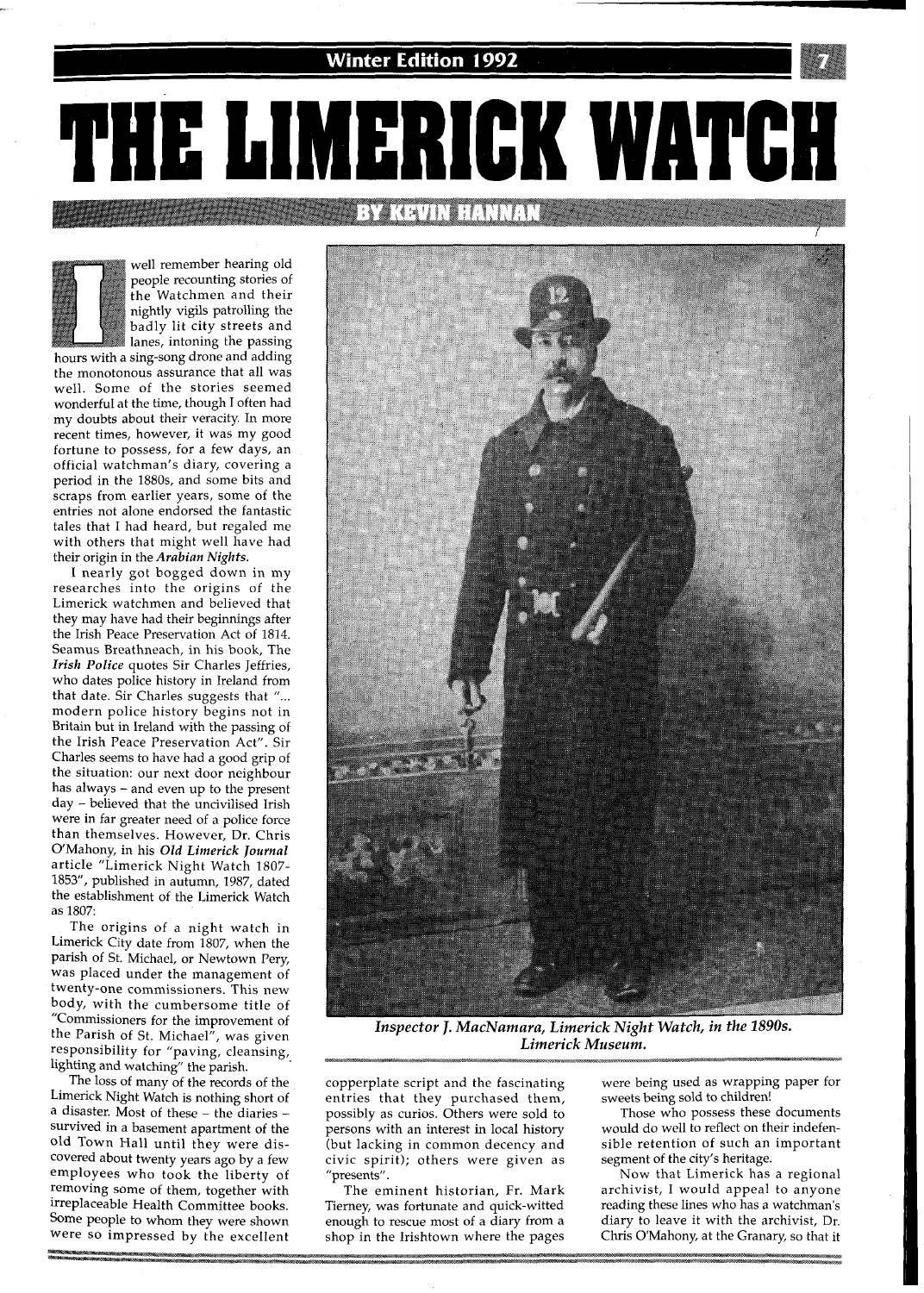will be available to the general public.

In the first decades of the nineteenth century, the Watch was confined to the old city. At that time St. Michael's Parish Commissioners appointed their own watchmen to patrol New Town Pery. The watch-house was in Glentworth Street. After the amalgamation of the old town and New Town Pery in 1853, the watch was controlled by the Corporation.

According to the records of 1842, there were 30 regular watchmen, 8 supernumaries, and a superintendant. The headquarters at that time, known as the watch-house, was in a rear basement of the premises of the Chamber of Commerce in Rutland Street. This well known building was taken over as the Town Hall in 1846, and the watchmen were in occupation of their watch-house until 1921, when they were disbanded.

The watchmen, now regarded as legendary figures, were a colourful body who were for ever at the receiving end of jibes and practical jokes. Their drab uniforms, a long frieze coat with cape, and a high crowned derby, or "bowler", with a shining leather band instead of the usual silk ribbon gave them a kind of pied-piperish appearance. They carried a ridiculous long pole, with a heavy iron ferrule at one end. When this was struck heavily against the flagged footpaths, the ringing sound carried a remarkably long distance. When an emergency arose and assistance was required from their colleagues or others this pole-banging was used as a means of communication. Michael Hogan, The Bard of Thomond, when describing the shindy in the public house created by "Drunken Thady", tells us that:

*The watch came to the scene of battle Proclaiming peace with sounding wattle.* 

A little earlier, in the 1840s and 50s, the watchmen carried a kind of rattle called a "creek". When a member of the watch used this to summon help, he was said to have "sprung his creek". I found the following examples of this novel procedure in a fragment of a diary from the 1840s:

*Hartigan "sprung his creek at Arthur's Quay, near Harvey's, after seeing a naked body in the water. Burns and Flynn arrived and Hartigan foolishly tried to get in the corpse with his stave and tumbled in but was kept afloat by his greatcoat long enough for Flynn to drag him out at the slip half-dead* ...

*Mungovan sprung his creek after getting a belt in the neck from a rough he laid hold of thinking he was drunk* ...

*John Ryan sprung his creek after he got a fierce kick from a woman of the street he was trying to arrest* ...

*Kirby sprung his creek in Scabby Lane after hearing loud screams and howls coming from a house.* 

N.P. Fogarty, quotes some interesting entries from an 1840 diary, in a paper read to the members of the Old Limerick Society:

*Meehan brought a woman in the parish cart, stupidly drunk* 

*Hand cart brought in, found in Glentworth Street.* 

*McMahon reports iron bar missing from*  railings of Miss Doyle's house in George's *Street.* 

*Ryan reports a sailor having fallen into Russell's Rock and drowned.* 

*At ten o'clock Murray reports that a man had fallen into the river at Honan's Quay and drowned.* 

*John Lynch sprung his creek on Arthur's Quay in consequence of a woman of the street havinx fallen into the river. She was providentially saved and brought to the watch-house for protection.* 

*Hartigan sprung his creek in Denmark Street in consequence of a riot. The watchmen and police came up and took four men to be charged.* 

Apparently, the "creek" disappeared later in the century, as there was no reference to it in the later diaries. Hogan would surely have mentioned it in his famous poem instead of the "sounding wattle".

I found many amusing entries in an 1880s diary:

*Heffernan found a goose wandering on Thomond Bridge. After several peggings he snaffled the beast nnd brought it to the pound in Athlunkard Street* ...

*Moran followed the sound of unmerciful screams in Nicholas Street to a house where, in the hall, he was taken off his feet by someone flying down the stairs. Moran lit his candle* [apparently candles were part of their equipment] *and adventured up the stairs to a room where he found a woman with her head almost severed. He summoned help and brought the body on a door to Barringtons.* [In those days doors, which could be easily lifted from their L-shaped hinges; were used to convey injured people to the hospital]

*O'Brien brought a woman off the street, paralysed in drink, on the parish cart to the watch-house* ...

*Hanrahan arrested a bold rascal caught in the act of stealing the widow Wharton's two fat pigs in Repeal Alley* [Repeal Alley was off John Street] ...

*O'Brien reported Clancy's horse kicking the stable door like mad in Gaol Lane Bow*  [now Emly Place] ...

*O'Brien reported the padlock missing from Eliza Unthank's door in Mungret Street* ...

*Healy reported coming on two strong fellows throwing the carcass of a donkey into Mahony's area in John's Square. They fled towards Palmerstown as he approached.* 

*Healy met four sailors on Matthew Bridge bringing one of their crew on a door to Barrington's. He appeared to be dead. They had fished him out of the river at Honan's Quay where he had been too long to be taken out alive.* 

In those days, the great backwater at Arthur's Quay was the Port of Limerick

and provided berthage for all vessels before the downstream quays and dock were ready in the 1850s. There is no accounting the great numbers of sailors who were drowned boarding their ships, which were often six deep out from the quay. Most of the victims were drunk, but even if sober, the chances of surviving an involuntary immersion between ship and quay or between two ships were very slim indeed.

Contrary to popular belief and despite the social cleavage, there was good co-operation between the watch and the police. Sometimes the valuable interchange of information was of great value to one side or the other. The citizens generally were kind and helpful to the watch, though in the latter part of the last century, and well into the present one, the poor~fellows, usually well past middle age, were baited by the young sporting 'bloods' who came to the city from Dublin and Cork during regattas. A watchman's stave was sometimes regarded a more important trophy than a silver cup awarded for a win on the river. The legendary Garryowen boys were also the terror of the watchmen. The unknown versifier in the famous song "Garryowen 'n Glory" records:

*We'll break windows, we'll break doors, The watch knock down in threes and fours,* 

*Then let the doctors work their cures, And tinker up their bruises.* 

"Hooleys", wakes and weddings never went off too well unless a watchman or two became "lorded" at the function. These events, which usually went on all night, never failed to attract a watchman on the beat, especially in the winter time, when even the protection of the heavy frieze was often rendered useless against the hostile elements.

The local papers of the last century afford ample evidence of the watchman's partiality for the "drop". A correspondent singing himself "Ratepayer" (such people usually considered themselves more entitled to consideration than nonratepayers) wrote to the Limerick Chronicle in January, 1876:

*Would the member of the night watch,*  who was so drunk in a lane off George's *Street a few mornings since, and was roaring so lustily and amusing himself by throwing his hat and staff about the lane, confer a favour on his fellow citizens in general, and on an unfortunately light sleeper in particular, when he takes a slight drop to overcome him again, to make less noise, so that those worshippers at the shrine of Morpheus may not be disturbed.* 

Then again, in April the following year, at a meeting of the Limerick Corporation, a letter was read from a member of the Night Watch, requesting the Corporation to recoup him for his hat, which had been stolen. It appeared that the man had fallen asleep while on duty, and that his hat had been "lifted" off his head.

ţ